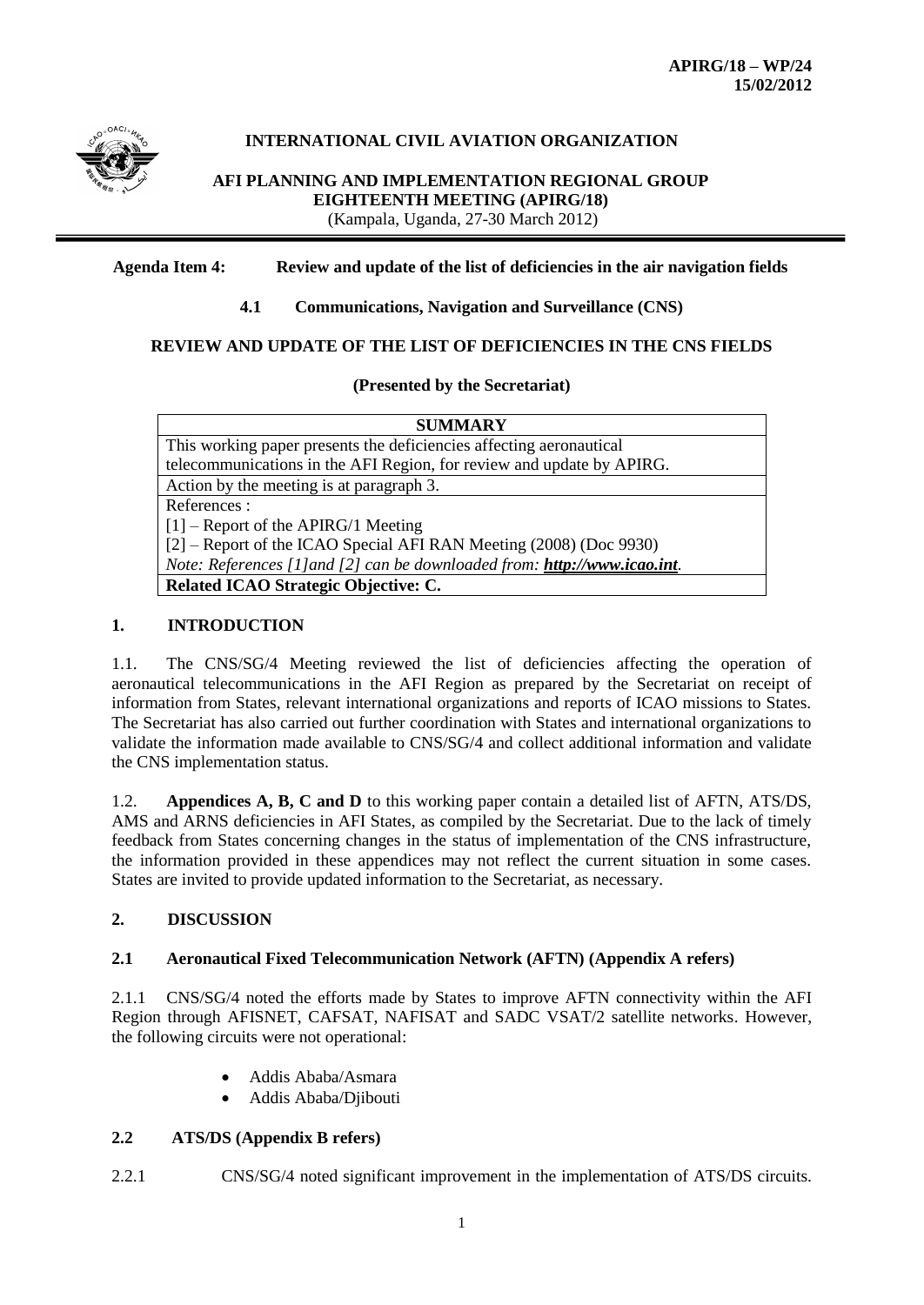However, the following circuits were yet to be implemented:

- Luanda /Accra (in progress)
- Luanda /Atlantico
- Kigali/ Goma
- Bujumbura /Goma
- Kigali/ Bukavu
- Algiers/ Trípoli
- Ouagadougou/Niamtougou
- Dakar /Rochambeau
- Bangui/ Gbadolite.

2.2.2 The following circuits could be implemented using the interconnection between SADC/2 and AFISNET:

- Kinshasa /Brazzaville (implementation in progress),
- Bangui/Gbadolite (AFISNET) and (DRC network).
- Algiers/Tripoli (AFISNET and NAFISAT)
- Ouagadougou/Niamtougou (AFISNET).

2.2.3 The following circuits are not yet operational:

- Addis Ababa /Asmara
- Kinshasa/ Kigali
- Bujumbura/ Kinshasa

#### **2.3 Aeronautical Mobile Service (AMS) (Appendix C refers)**

2.3.1 The meeting acknowledged States efforts to increase of their airspace VHF coverage. Significant progress was noted in the implementation of controller-pilot data link communications (CPDLC) as part of the AFI Air Navigation Plan for en-route operations. CPDLC procedures were operational/planned in Algiers, Antananarivo, Brazzaville, Casablanca, Dakar, Dakar Oceanic, Johannesburg, Canarias, Luanda, Mauritius, Mogadishu, Ndjamena, Niamey, Sal Oceanic, and Seychelles FIRs. Non-implementation of CPDLC requirements by States is not reflected in the attached list of deficiencies.

#### **2.4 Aeronautical Radio Navigation Service (ARNS) (Appendix B refers)**

2.4.1 The meeting noted that there has been little improvement in the service since the CNS/SG/4 meeting (2010).

#### **2.5 Aeronautical Surveillance (AS)**

2.5.1 The meeting noted significant progress in the implementation of automatic dependent surveillance (ADS) as part of AFI Air Navigation Plan requirements for en – route operations. ADS procedures were operational or planned in Algiers, Antananarivo, Brazzaville, Casablanca, Dakar, Dakar Oceanic, Johannesburg, Canarias, Luanda, Mauritius, Mogadishu, Ndjamena, Niamey, Sal Oceanic, and Seychelles FIRs. Non-implementation of aeronautical surveillance requirements (SSR, ADS-C) by States is not reflected in the attached list of deficiencies.

#### **3. ACTION BY APIRG**

#### 3.1 The meeting is invited to:

a) Note the information contained in this working paper;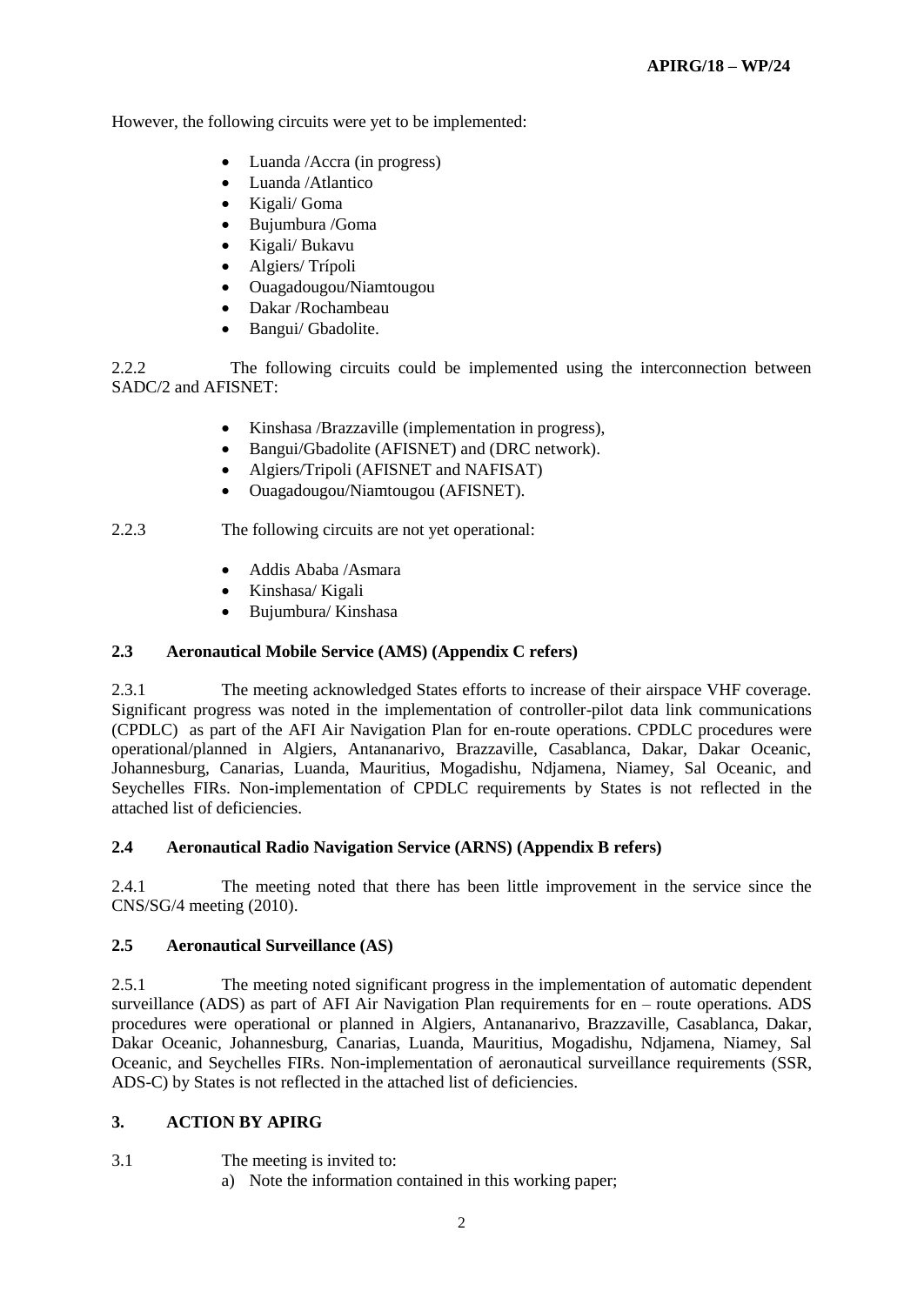- b) Acknowledge the efforts made by States concerned aimed at eliminating deficiencies affecting AFTN, ATS/DS, ARNS and AMS services;
- c) Review and update the list of CNS deficiencies provided in Appendices A, B, C and D as required; and
- d) Urge the States concerned to address identified CNS deficiencies in a timely manner.

 $-$  END  $-$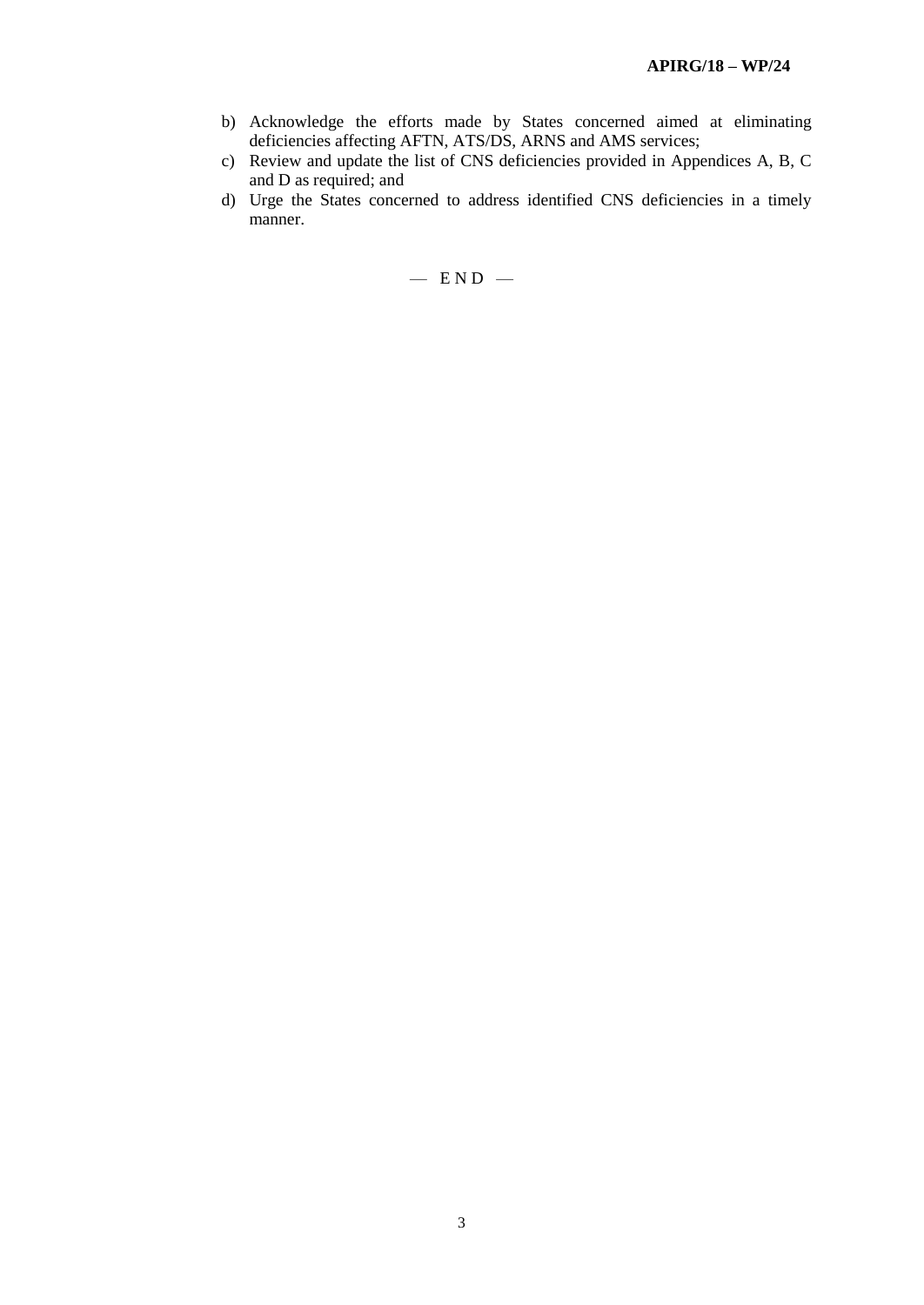## **Appendix A**

#### **LIST OF DEFICIENCIES IN THE AIR NAVIGATION FIELDS**

#### **AFTN**

| <b>StateName</b> | <b>Requirements</b>                      | <b>Facilities or</b><br><b>Services</b>        | <b>Description of Deficiency</b>     | Date first<br>reported | <b>Comments on</b><br><b>Deficiency</b>      | <b>Description of Corrective</b><br>action | <b>Executing Body</b> | <b>Target date for</b><br>implementation | <b>Priority</b> |
|------------------|------------------------------------------|------------------------------------------------|--------------------------------------|------------------------|----------------------------------------------|--------------------------------------------|-----------------------|------------------------------------------|-----------------|
| <b>Eritrea</b>   |                                          |                                                |                                      |                        |                                              |                                            |                       |                                          |                 |
|                  | <b>AFTN Plan, AFI</b><br>Rec. 9/7        | Asmara<br><b>AFTN</b><br>centre                | <b>Circuit Asmara/Addis</b><br>Ababa | 2008                   | <b>NAFISAT</b> circuit is<br>not operational | To be restored                             | Eritrea, Ethiopia     | 3112/2012                                | U               |
| <b>Ethiopia</b>  |                                          |                                                |                                      |                        |                                              |                                            |                       |                                          |                 |
|                  | <b>AFTN Plan, AFI</b><br><b>Rec. 9/7</b> | <b>Addis</b><br>Ababa<br><b>AFTN</b><br>centre | <b>Circuit Addis</b><br>Ababa/Asmara | 2008                   | <b>NAFISAT</b> circuit is<br>not operational | To be restored                             | Ethiopia, Eritrea     | 31/12/2012                               | U               |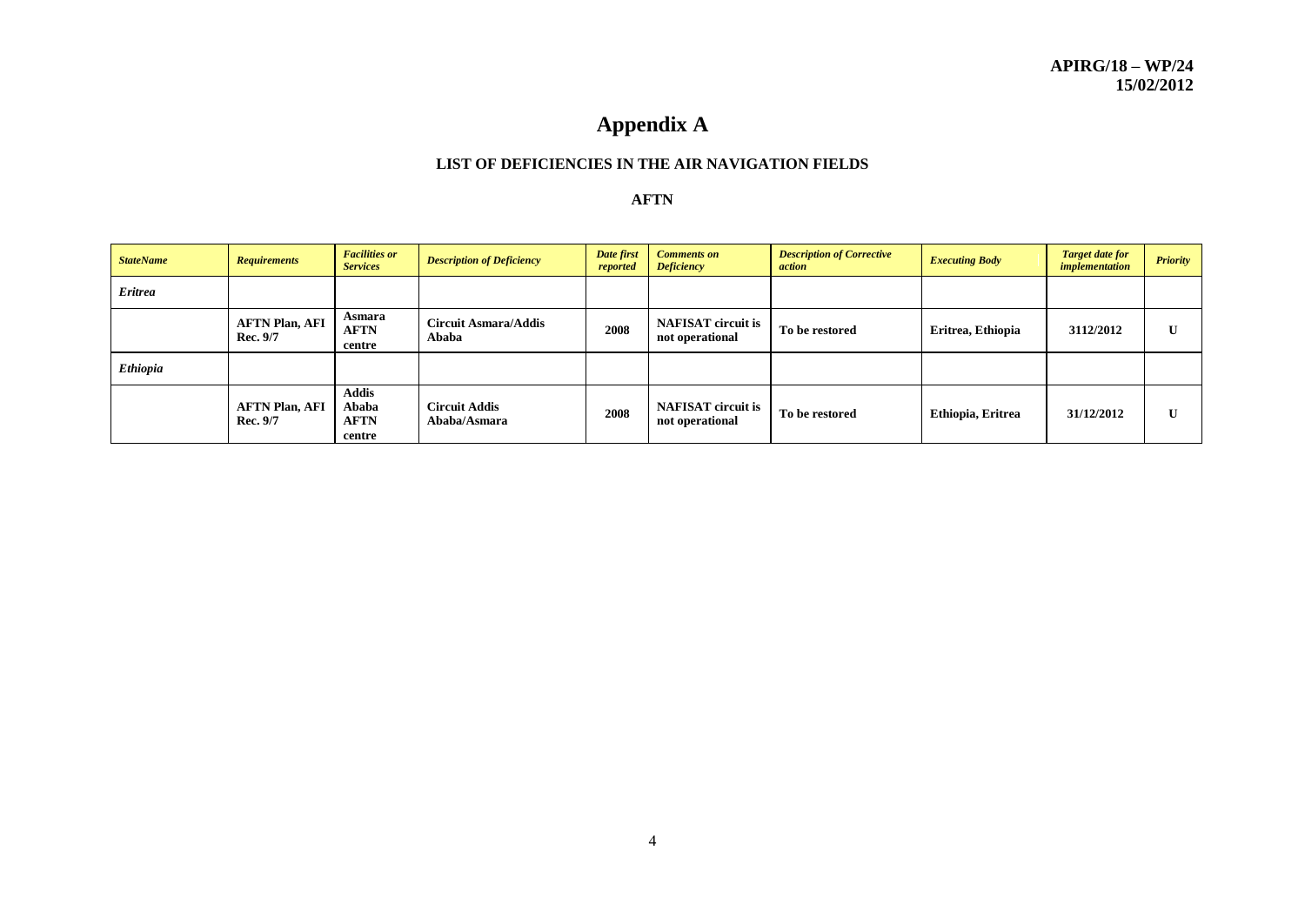## **Appendix** B

#### **LIST OF DEFICIENCIES IN THE AIR NAVIGATION FIELDS**

#### **ATS DIRECT SPEECH**

| <b>State Name</b>     | <b>Requirements</b>                                          | <b>Facilities or</b><br><b>Services</b> | <b>Description of</b><br><b>Deficiency</b> | Date first<br>reported | <b>Comments</b> on<br><b>Deficiency</b> | <b>Description of Corrective action</b>                                                                   | <b>Executing</b><br><b>Body</b> | <b>Target date for</b><br>implementation | <b>Priority</b> |
|-----------------------|--------------------------------------------------------------|-----------------------------------------|--------------------------------------------|------------------------|-----------------------------------------|-----------------------------------------------------------------------------------------------------------|---------------------------------|------------------------------------------|-----------------|
| <b>Algeria</b>        | <b>ATS</b> Direct Speech<br>Circuits Plan, AFI/7<br>Rec. 9/9 | Algiers ACC-<br>FIC.                    | Circuit Algiers/Tripoli                    | 1998                   | Not implemented                         | Implement LTF circuit                                                                                     | Algeria,<br>Libya               | 31/12/2012                               | U               |
| <b>Burundi</b>        | <b>ATS Direct Speech</b><br>Circuits Plan, AFI/7<br>Rec. 9/9 | Bujumbura APP                           | Circuit/<br>Bujumbura/Kinshasa             | 1998                   | Not operational                         | VSAT implemented at Bujumbura<br>and Kinshasa                                                             | Burundi,<br>DR Congo            | 31/12/2012                               | A               |
| Dem. Rep. of<br>Congo | <b>ATS Direct Speech</b><br>Circuits Plan, AFI/7<br>Rec. 9/9 | <b>Bukavu TWR</b>                       | Circuit Bukavu/Kigali                      | 1996                   | Not implemented                         |                                                                                                           | DR Congo,<br>Rwanda             | 31/12/2012                               | A               |
|                       | <b>ATS Direct Speech</b><br>Circuits Plan, AFI/7<br>Rec. 9/9 | <b>Gbadolite TWR</b>                    | Circuit<br>Gbadolite/Bangui                | 2002                   | Not implemented                         | Could be implemented by<br>interconnection between Bangu<br>AFISNET and G'Badolite RVA<br>domestic VSATs. | DR Congo,<br><b>ASECNA</b>      | 31/12/2012                               | A               |
|                       | <b>ATS Direct Speech</b><br>Circuits Plan, AFI/7<br>Rec. 9/9 | Goma APP                                | Circuit<br>Goma/Bujumbura                  | 1998                   | Not implemented                         |                                                                                                           | DR Congo,<br>Burundi            | 31/12/2012                               | A               |
|                       | <b>ATS Direct Speech</b><br>Circuits Plan, AFI/7<br>Rec. 9/9 | Goma APP                                | Circuit Goma/Kigali                        | 1998                   | Not implemented                         |                                                                                                           | DR Congo,<br>Rwanda             | 31/12/2012                               | $\overline{A}$  |
| <b>Eritrea</b>        | <b>ATS Direct Speech</b><br>Circuits Plan, AFI/7<br>Rec. 9/9 | Asmara ACC                              | Circuit Asmara/<br>Addis Ababa             | 1998                   | The circuit has<br>been disconnected    | To be restored. NAFISAT                                                                                   | Eritrea.<br>Ethiopia            | 31/12/2012                               | U               |
| Ethiopia              | <b>ATS Direct Speech</b><br>Circuits Plan, AFI/7<br>Rec. 9/9 | Addis Ababa<br><b>ACC/FIC</b>           | Circuit Addis Ababa/<br>Asmara             | 1998                   | The circuit has<br>been disconnected    | To be restored. NAFISAT                                                                                   | Ethiopia,<br>Eritrea            | 31/12/2012                               | U               |
| Rwanda                | <b>ATS Direct Speech</b><br>Circuits Plan, AFI/7<br>Rec. 9/9 | Kigali ACC                              | Kigali/Kinshasa                            |                        | Unserviceable                           | To be restored SADC//2                                                                                    | Rwanda.<br>DR Congo             | 31/12/2012                               | A               |
| Somalia               | ATS Direct Speech<br>Circuits Plan, AFI/7<br>Rec. 9/9        | Hargeisa APP                            | Circuit<br>Hargeisa/Djibouti               | 1998                   | Not implemented                         | Implement LTF circuit                                                                                     | Somalia.<br>Djibouti            | 31/12/2012                               | A               |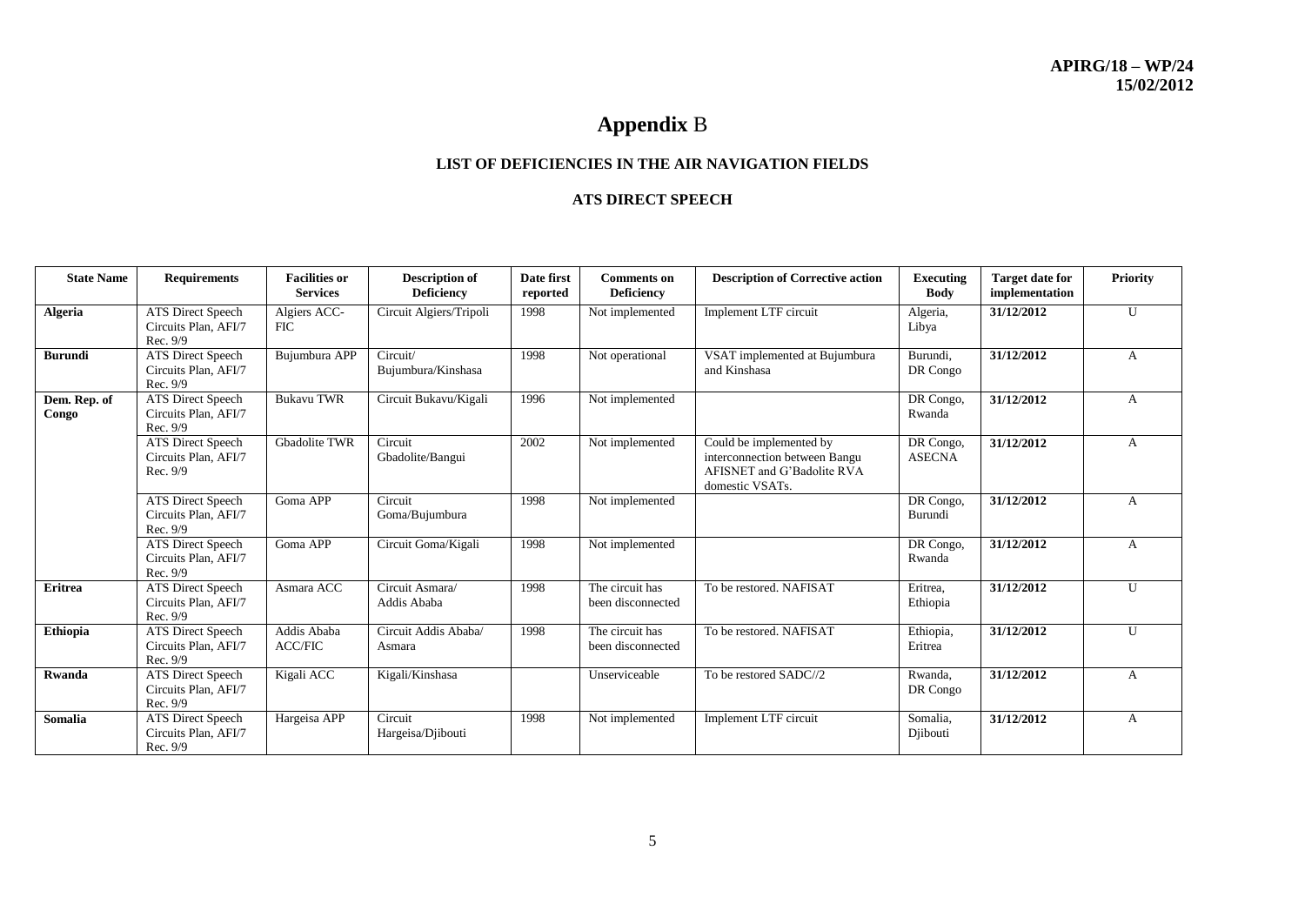# **Appendix C**

### **LIST OF DEFICIENCIES IN THE AIR NAVIGATION FIELDS ARNS**

| <b>State Name</b>      | <b>Requirements</b>         | <b>Facilities or</b><br><b>Services</b> | <b>Description of Deficiency</b> | Date first<br>reported | <b>Comments</b> on<br><b>Deficiency</b> | <b>Description of Corrective action</b> | <b>Executing</b><br><b>Body</b> | <b>Target date for</b><br>implementation | <b>Priority</b> |
|------------------------|-----------------------------|-----------------------------------------|----------------------------------|------------------------|-----------------------------------------|-----------------------------------------|---------------------------------|------------------------------------------|-----------------|
| Angola                 | Navaids AFI/7, Rec.<br>10/4 | Huambo                                  | VOR/DME                          | 1998                   | Not implemented                         | Implement facility                      | <b>ENANA</b>                    | 31/12/2012                               | A               |
|                        | Navaids AFI/7, Rec.<br>10/4 | Kuito                                   | <b>VOR/DME</b>                   | 1998                   | Not implemented                         | Implement facility                      | <b>ENANA</b>                    | 31/12/2012                               | A               |
|                        | Navaids AFI/7, Rec.<br>10/4 | Luena                                   | VOR/DME                          | 1998                   | Not implemented                         | Implement facility                      | <b>ENANA</b>                    | 31/12/2012                               | $\mathbf{U}$    |
|                        | Navaids AFI/7, Rec.<br>10/4 | Saurimo                                 | <b>VOR/DME</b>                   | 1998                   | Not implemented                         | Implement facility                      | <b>ENANA</b>                    | 31/12/2012                               | $\mathbf{U}$    |
| Cameroon               | Navaids AFI/7, Rec.<br>10/4 | Maroua                                  | <b>VOR</b>                       | 1998                   | Not implemented                         | Implement facility                      | Cameroon                        | 31/12/2012                               | A               |
| Guinea                 | Navaids, AFI/7 Rec.<br>10/4 | Kankan                                  | <b>VOR</b>                       | 1998                   | Not implemented                         | Implement facility                      | Guinea                          | 31/12/2012                               | $\mathbf{A}$    |
|                        | Navaids AFI/7 Rec.<br>10/4  | Labe                                    | VOR                              | 1998                   | Not implemented                         | Implement facility                      | Guinea                          | 31/12/2012                               | A               |
|                        | Navaids AFI/7 Rec.<br>10/4  | Nzerekore                               | <b>VOR</b>                       | 1998                   | Not implemented                         | Implement facility                      | Guinea                          | 31/12/2012                               | $\mathbf{A}$    |
| Kenya                  | Navaids AFI/7 Rec.<br>10/4  | Mandera                                 | VOR/DME                          | 1998                   | Not implemented                         | Implement facility                      | Kenya                           | 31/12/2012                               | U               |
| Lesotho                | Navaids AFI/7 Rec.<br>10/4  | Maseru                                  | <b>VOR/DME</b>                   | 2002                   | Not implemented                         | Implement facility                      | Lesotho                         | 31/12/2012                               | U               |
| Liberia                | Navaids AFI/7 Rec.<br>10/4  | Robertsfield                            | <b>ILS 04</b>                    | 1998                   | Not implemented                         | Implement facility                      | Liberia                         | 31/12/2012                               | $\mathbf{U}$    |
| Libya                  | Navaids AFI/7 Rec.<br>10/4  | Sarir                                   | <b>VOR/DME</b>                   | 1998                   | Not implemented                         | Implement facility                      | Libya                           | 31/12/2012                               | U               |
| Madagascar             | Navaids AFI/7 Rec.<br>10/4  | Antsiranana                             | <b>VOR</b>                       | 1998                   | Not implemented                         | Implement facility                      | Madagascar                      | 31/12/2012                               | U               |
|                        | Navaids AFI/7 Rec.<br>10/4  | Maintirano                              | <b>VOR</b>                       | 2002                   | Not implemented                         | Implement facility                      | Madagascar                      | 31/12/2012                               | U               |
|                        | Navaids AFI/7 Rec.<br>10/4  | Morondava                               | <b>VOR</b>                       | 1998                   | Not implemented                         | Implement facility                      | Madagascar                      | 31/12/2012                               | U               |
|                        | Navaids AFI/7 Rec.<br>10/4  | Sainte Marie                            | <b>VOR</b>                       | 1998                   | Not implemented                         | Implement facility                      | Madagascar                      | 31/12/2012                               | A               |
| Sao Tome &<br>Principe | Navaids AFI/7 Rec.<br>10/4  | Sao Tome                                | <b>ILS 11</b>                    | 1998                   | Not implemented                         | Implement facility                      | Sao Tome &<br>Principe          | 31/12/2012                               | A               |
| <b>Sierra Leone</b>    | Navaids AFI/7 Rec.<br>10/4  | Freetown/<br>Lungi                      | <b>ILS 30</b>                    | 1999                   | Unserviceable                           | To repair                               | Sierra Leone                    | 31/12/2012                               | U               |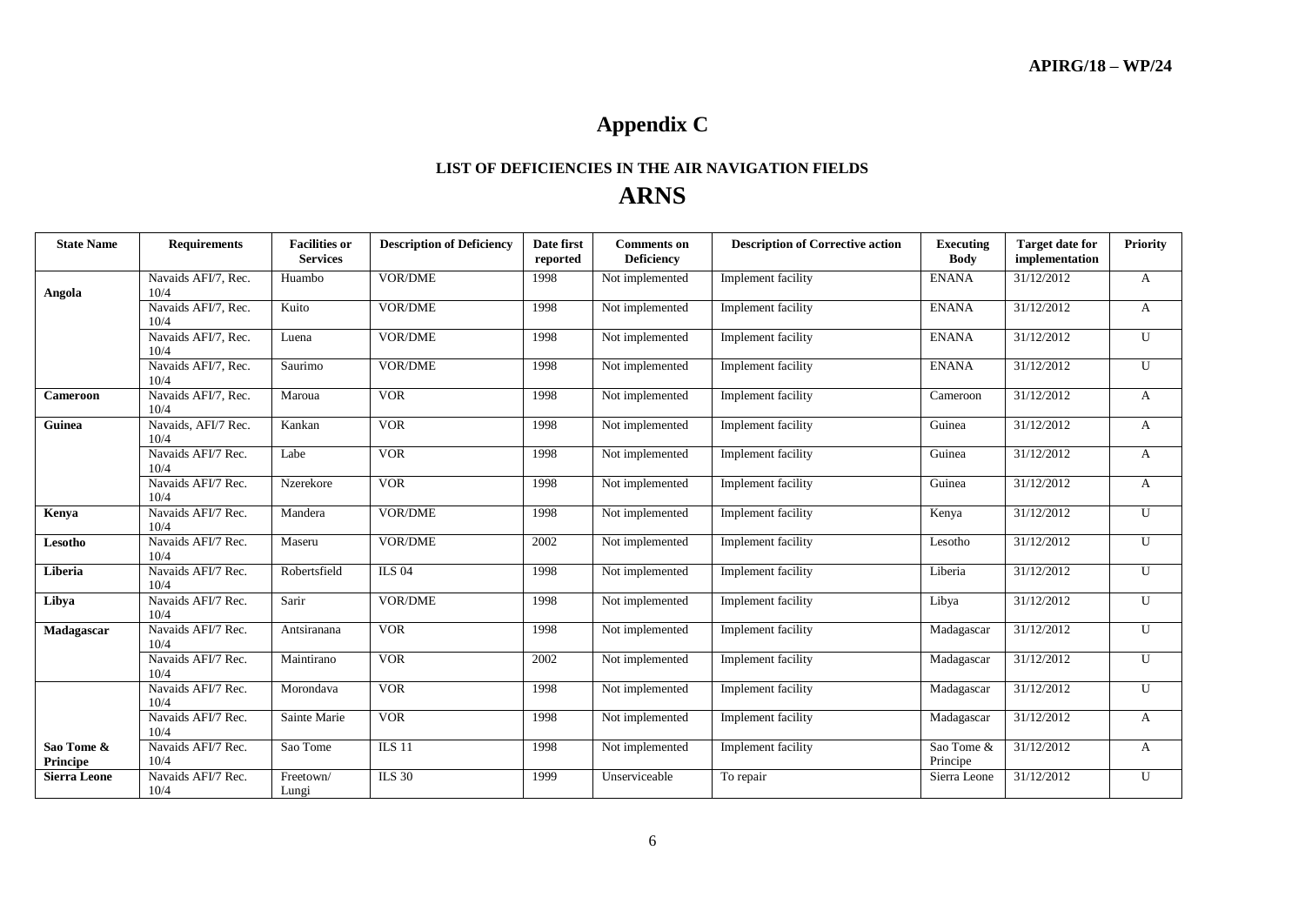| <b>State Name</b> | <b>Requirements</b>        | <b>Facilities or</b><br><b>Services</b> | <b>Description of Deficiency</b> | Date first<br>reported | <b>Comments on</b><br><b>Deficiency</b> | <b>Description of Corrective action</b> | Executing<br>Body | <b>Target date for</b><br>implementation | <b>Priority</b> |
|-------------------|----------------------------|-----------------------------------------|----------------------------------|------------------------|-----------------------------------------|-----------------------------------------|-------------------|------------------------------------------|-----------------|
|                   | Navaids AFI/7 Rec.<br>10/4 | Freetown/<br>Lungi                      | <b>VOR/DME</b>                   | 1999                   | Unserviceable                           | To repair                               | Sierra Leone      | 31/12/2012                               | $\mathbf{U}$    |
| Somalia           | Navaids AFI/7 Rec.<br>10/4 | Hargeisa                                | <b>VOR/DME</b>                   | 1998                   | Not implemented                         | Implement facility                      | Somalia           | 31/12/2012                               | $\mathbf{U}$    |
|                   | Navaids AFI/7 Rec.<br>10/4 | Mogadishu                               | <b>VOR/DME</b>                   | 1998                   | Not implemented                         | Implement facility                      | Somalia           | 31/12/2012                               | U               |
| Sudan             | Navaids AFI/7 Rec.<br>10/4 | Geneina                                 | <b>VOR</b>                       | 1998                   | Not implemented                         | Implement facility                      | Sudan             | 31/12/2012                               | U               |
|                   | Navaids AFI/7 Rec.<br>10/4 | Karina                                  | <b>VOR/DME</b>                   | 1998                   | Not implemented                         | Implement facility                      | Sudan             | 31/12/2012                               | $\mathbf{U}$    |
| <b>Tanzania</b>   | Navaids AFI/7 Rec.<br>10/4 | Dodoma                                  | <b>VOR/DME</b>                   | 1998                   | Not implemented                         | Implement facility                      | Tanzania          | 31/12/2012                               | $\mathbf{U}$    |
|                   | Navaids AFI/7 Rec.<br>10/4 | Mbeya                                   | <b>VOR/DME</b>                   | 1998                   | Not implemented                         | Implement facility                      | Tanzania          | 31/12/2012                               | U               |
| Zambia            | Navaids AFI/7 Rec.<br>10/4 | Mongu                                   | <b>VOR</b>                       | 1998                   | Not implemented                         | Under installation                      | Zambia            | 31/12/2012                               | $\mathbf{U}$    |
|                   | Navaids AFI/7 Rec.<br>10/4 | Solwezi                                 | <b>VOR</b>                       | 1998                   | Not implemented                         | Implement facility                      | Zambia            | 31/12/2012                               | $\mathbf{U}$    |